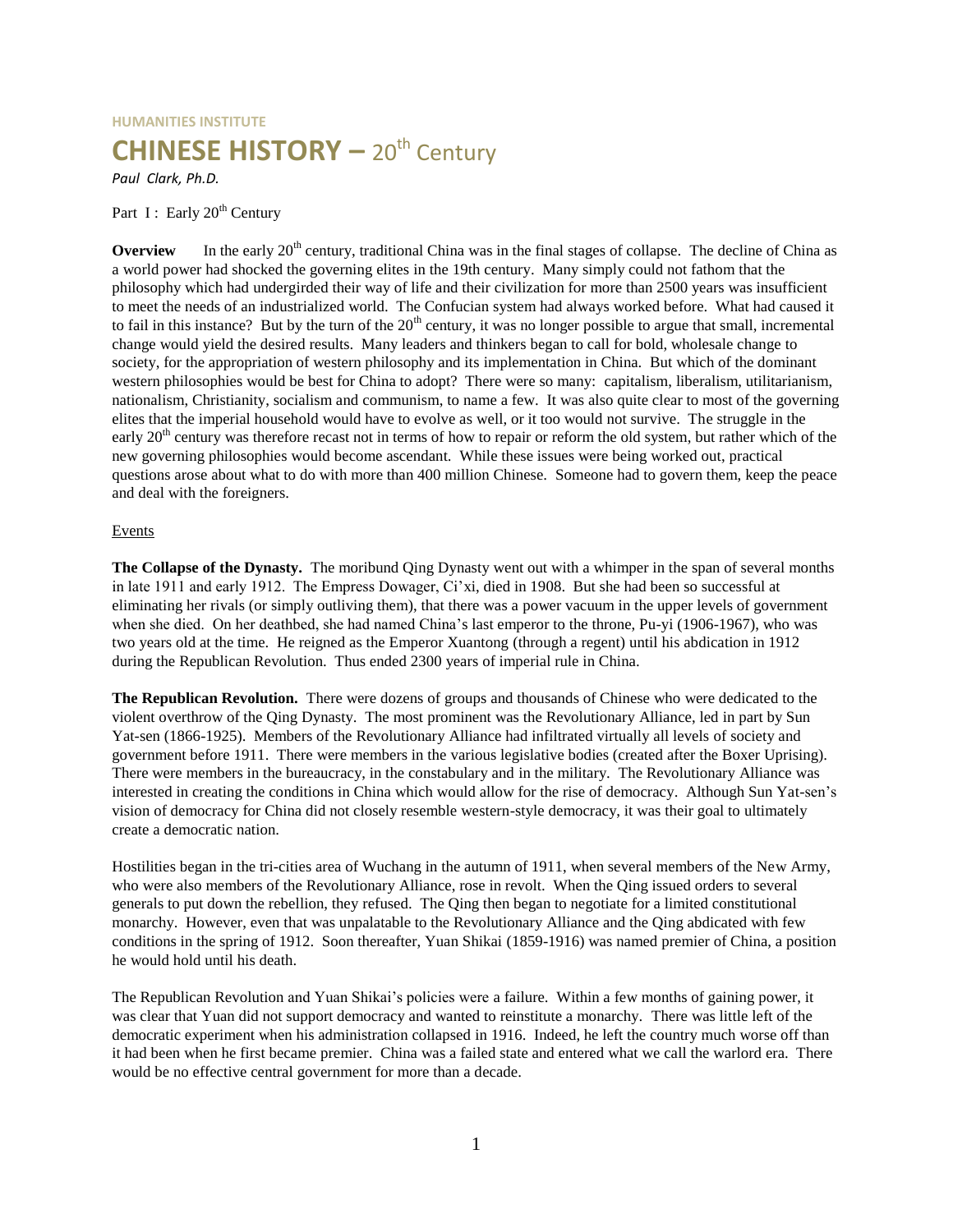**The Guomindang.** Through all the turmoil of the Republican and warlord eras, one opposition political party, the Guomindang (Nationalist), had managed to survive, although it was often outlawed. As China moved into the 1920s, it was one of the few highly organized, viable political organizations with a nationwide following. In 1926, the Guomindang started a military campaign to unify China. First, Guomindang troops swept through southeastern China. They then subdued Nanjing and made it the capital of the new China. By 1928, China was under the nominal control of the Guomindang, although they controlled much of the territory through alliances with various warlords. It was a very tenuous situation. In the military campaigns of the late 1920s, one general emerged who transcended the military and political elements of the Guomindang: Chiang Kai-Shek (1887-1975). Soon thereafter, Chiang became known as Generalissimo, or commanding general of Guomindang forces. By the 1930s, was Premier of the Republic of China.

**The Chinese Civil War and the War With Japan.** In the late 1920s, the Chinese Communist Party had become a thorn in the side of the Guomindang. The CCP were dedicated to creating a communist state and would not allow anyone or anything to stand it its way. They engaged in the building of soviets in the rural areas of China and maintained a low-intensity civil war. Chiang Kai-Shek decided to hunt them down and eradicate them, and he was almost successful. The Long March (1934-1935) nearly resulted in their demise. However, the Japanese, who had been seizing territory in Manchuria decided to cross the northern border into China proper at roughly the same time. Though the Guomindang was willing to tolerate Japanese aggression in Manchuria, when Japan sent armies into North China proper, the Chinese surprised the Japanese and stood and fought in 1938. It was clear that Japan had underestimated Chinese national sentiment. For the ruling Guomindang leadership, the total eradication of the CCP would have to wait until the end of the Japanese conflict.

The war with Japan was long and bloody, a war of attrition. More than 20 million Chinese died in this conflict alone. China didn't surrender when the Japanese seized Nanjing in 1937 and laid waste to the capital city over a period of several weeks (Nanjing Massacre). Japanese troops then had no recourse other than to occupy as much of China as they could. However, it was not possible for Japan to ever control China if the Chinese didn't collaborate. And the Chinese fought back bravely. By 1940, Japan knew it was in a war with China which was not going well. Although Japan's allies in Europe, Germany in particular, had found success at virtually every turn, Japan recognized that they would have to have more resources to continue the war with China. Southeast Asia provided much of what was needed—tin, aluminum, steel, oil, rubber and the like were available. But the Japanese leadership determined that the United States and Great Britain would have to be dealt with first. The war then expanded to become World War II.

**The Communist Revolution.** When the war against Japan was over in 1945, Chinese Guomindang troops immediately moved back into formerly Japanese-occupied China. But the Chinese people were in no mood to put up with the corruption, malfeasance and incompetence which had characterized Guomindang rule before the war with Japan. And this time there was a choice. The CCP, which had barely survived the Long March and Guomindang efforts at total destruction in 1937, had grown immensely in strength and size by 1945. Led by Mao Zedong (1893-1976) and having enjoyed some success fighting a guerilla war against the Japanese, the CCP turned their attention to fighting the Guomindang. By 1948, the CCP began to defeat Guomindang armies one after the other and the Guomindang collapsed. Within a few months, Chiang Kai-Shek and the remnant of the Guomindang retreated to the island of Taiwan, where they were not very welcome. Though it was thought to be a temporary redoubt only, the CCP has managed to keep them there ever since.

#### Government

**The Nationalists.** The Guomindang Party was known in English as the Nationalist Party. They succeeded in bringing unification to large parts of China in the late 1920s. They then ruled for approximately a decade before the war with Japan began. The Guomindang leadership was an ideologically disparate group. Some were dedicated to the radical forms of socialism, others supported more capitalist ideals. Some believed China was ready for democracy, others such as Sun Yat-sen (1866-1925), believed it might take many years of practice before the Chinese people could be trusted with the franchise. For a while, the Guomindang was supported by the Comintern (Communist International) and many of their leaders went to Moscow for training and support, including Chiang Kai-Shek. Others were supported by the governments (or individuals) in western Europe or the United States. It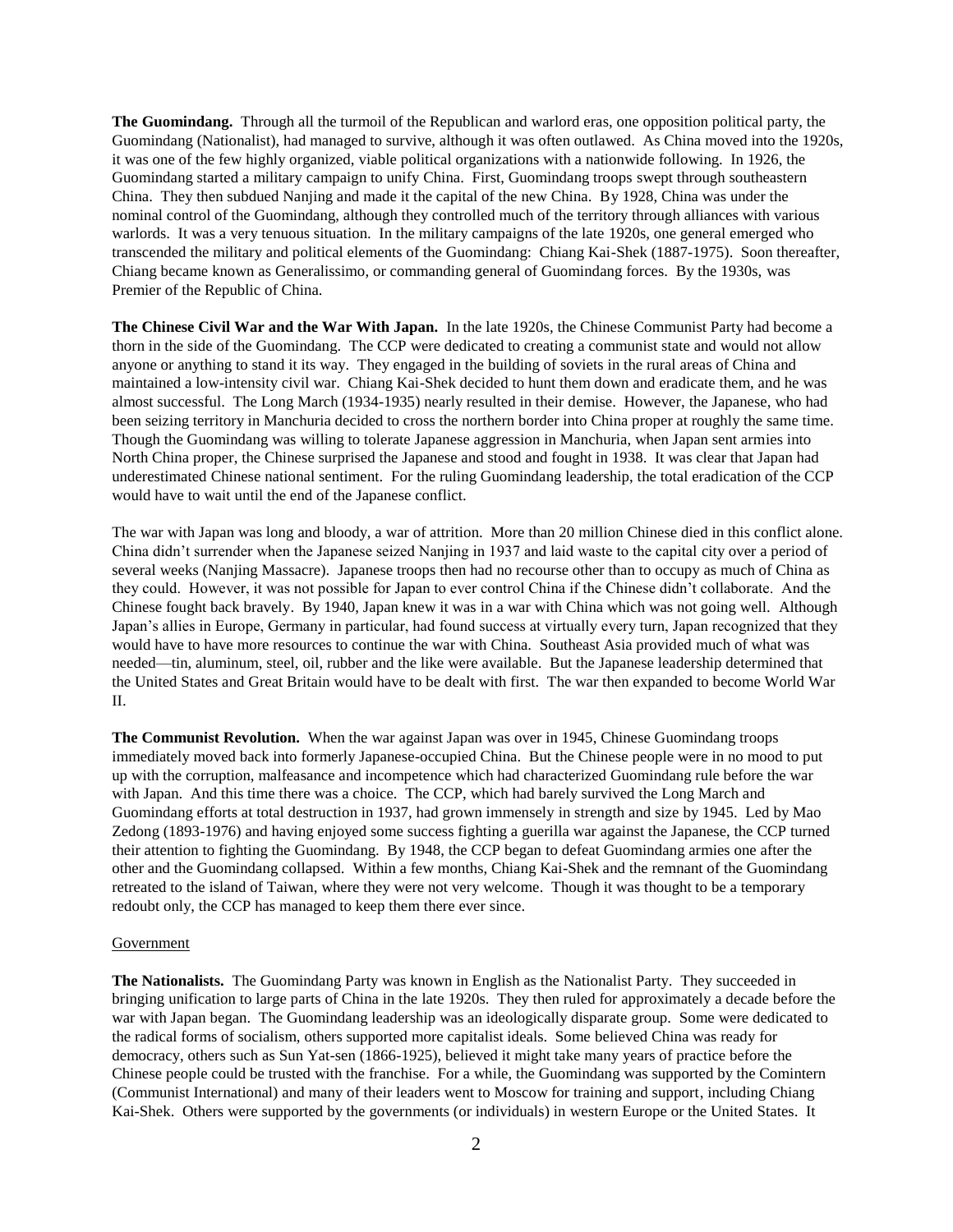was simply unclear exactly where many of the Guomindang leaders stood ideologically in the early 1920s. It was, in fact, their intention to garner as much support from whatever source they could. It didn't matter much where it came from. Vladimir Lenin, and later Joseph Stalin of the USSR, however, didn't believe that the Guomindang was sufficiently Communist and decided to support a more pure political party in China. This would later become known as the Chinese Communist Party. For a while, the Soviets supported both parties.

Given the lack of a clear ideology, it is no surprise that the decade of Nationalist rule in China is not remembered fondly. Other than trying to unify the country, there didn't appear to be a larger goal. In their defense, the Guomindang had inherited a fragmented country, much of which was still not under their control. The economy was largely agrarian and suffered from half a century of neglect. Large sections of China had been brought under the control of one or more of the western nations or Japan. In short, China's future as a unified country was very much in doubt. Nonetheless, the Guomindang are remembered for being corrupt, nepotistic and incompetent. But China under Guomindang rule was better than China under the rule of capricious and arbitrary warlords.

**The Chinese Communist Party.** The CCP was established in 1921 in the aftermath of the May 4<sup>th</sup> Movement which had swept the nation beginning in 1919. The May  $4<sup>th</sup>$  Movement had awakened the masses to politics and had created a sense of nationalism which the CCP would later exploit. The CCP was established when two comintern agents, Yang Mingzhai (1882-1930) and Grigori Voitinsky (1893-1953), made contact with one of the leaders of the May 4<sup>th</sup> Movement, Chen Duxiu (1879-1942) and Li Dazhao (1888-1927). This core group announced the first National Congress in 1921 to be held in the French Concession in Shanghai. The first years of the CCP were very bleak. The party was small, quarrelsome, and precarious. As might be expected, it did not grow quickly. To many interested Chinese, it simply appeared to be the left-wing of the Guomindang Party and was therefore not discernable as a separate political entity. Nonetheless, the right-wing of the Guomindang, exemplified by Chiang Kai-Shek, understood very clearly the risks posed by the extreme left. When the CCP engaged in an unauthorized labor action in Shanghai and other actions in Nanchang in the late 1920s, they became the sworn enemy of the Guomindang. This is a "blood-feud" that has still not exhausted itself. Of course, the CCP eventually won the civil war and still rules mainland China today.

## **Culture**

**The May 4th Movement of 1919.** The Chinese had participated in WWI by sending more than 100,000 laborers to work behind the lines in Europe for the British and French. Although only a few thousand died, many came back to their village with a fresh perspective. They were world travelers, had seen the carnage of the trenches, or their aftermath, and were unwilling to allow westerners or Japanese to maintain the fiction of their moral superiority. Among those who traveled to Europe in this program were Zhou Enlai (1898-1976), future Premier of the People's Republic of China (second in command to Mao Zedong) and Deng Xiaoping (1904-1997), leader of the PRC from 1978-1992). The titular Chinese government had also cut diplomatic ties with Germany and eventually declared war in 1917. Although they didn't provide solders or much in the way material aid, they did expect that they the German territories in Shandong province would be returned to Chinese control after the war. The problem was that Japan had seized these territories by force during the war and did not wish to relinquish what they had conquered. At the Versailles Treaty talks, the Japanese delegation was able to make its case directly as one of the victorious powers. Nonetheless, when the terms of the Treaty of Versailles were made known in May of 1919, the Chinese erupted in protest because portions of Shandong were to be leased to the Japanese according to the terms of a previous secret agreement between the two nations. The Chinese people felt betrayed by both their government and by President Woodrow Wilson, because of his insistence on the implementation of "National Self-Determination" in all other elements of the treaty. The protest movement was sustained for many months and was felt in virtually all of China's major cities. In the aftermath, it was clear that this was an expression of a strong sense of nationalism in a country in which it had never been seen before. It is unfortunate, for the Japanese in particular, to have missed this dramatic shift in Chinese sentiment.

**The Literary Arts.** The early 20<sup>th</sup> century saw a flowering of new forms of expression in China. New authors using new forms of the language, commenting on things they had never been allowed to write about provided a fresh environment for the literary arts. The most well-known of all Chinese authors in the early 20<sup>th</sup> century was Lu Xun (1881-1936). Lu wrote novels, essays and poems. Many of his books are works of political satire. One of his most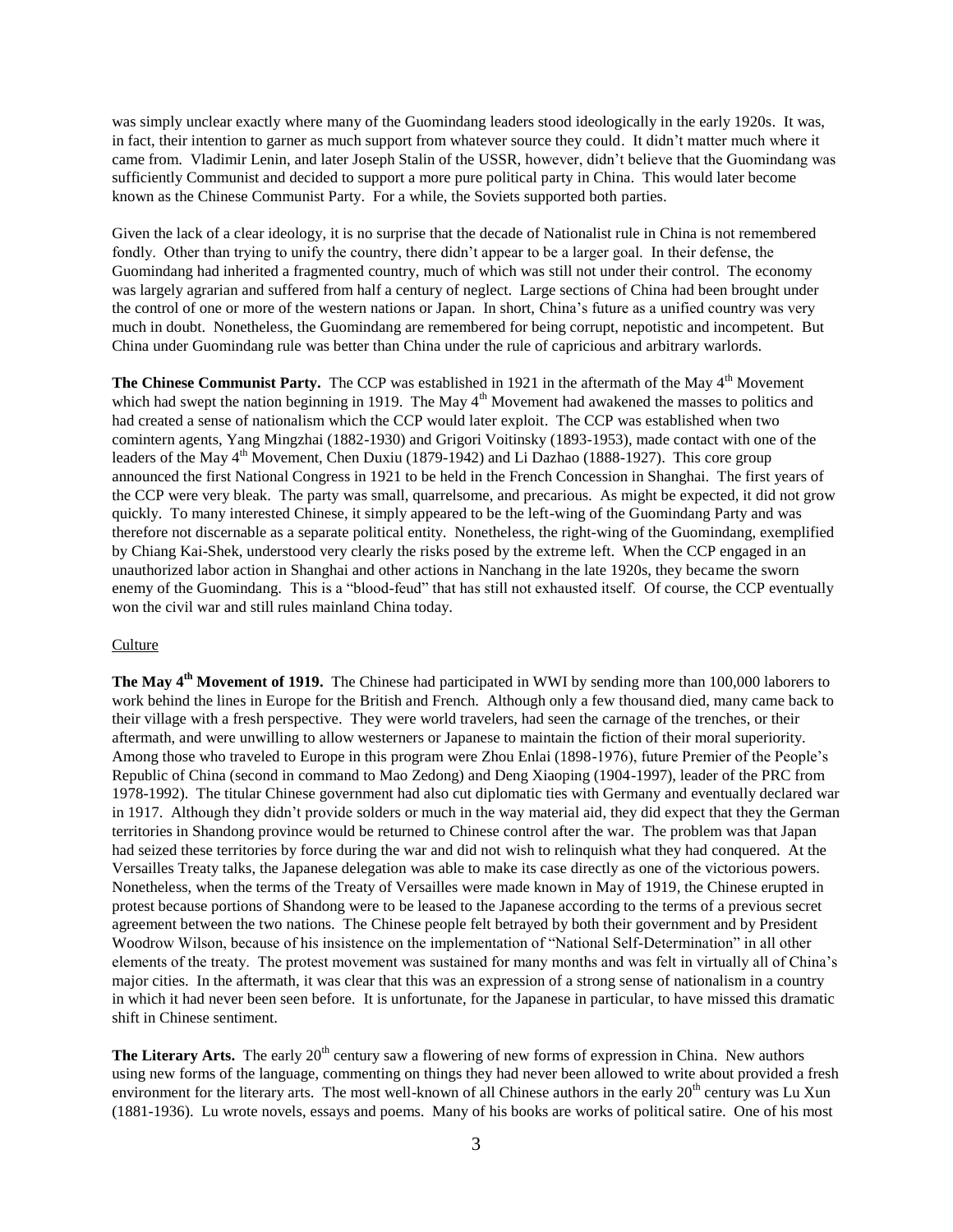famous is the satirical novella *The True Story of Ah Q*, which first appeared in serial form in 1921. Lu wrote in the modern form of the Chinese vernacular, a development which would eventually characterize all modern Chinese forms of literature. He is thus remembered for his biting political wit and for being a pioneer in the creation of modern Chinese literature. Lu wrote prolifically until his death from tuberculous in 1936. He is known as one of the leaders in the "New Culture Movement" which sprang up in China after the May  $4<sup>th</sup>$  period.

*New Youth.* Among the many elements of the "New Culture Movement" was the appearance of a journal known as the *New Youth*, founded by Chen Duxiu (who was also a founding member of the CCP). The first volumes were published in 1915 and pre-date the May 4<sup>th</sup> Movement, but the leadership of the journal happily tapped into the new nationalism of the May 4<sup>th</sup> era. The *New Youth* was also written in the vernacular (as opposed to classical Chinese) and was designed to appeal to the largest audience possible. The articles pointed out weaknesses in Chinese national character and called for the introduction of new ideas and new philosophies into China: communism, capitalism, pragmatism, democracy, nationalism, and the like which, if embraced by large segments of Chinese society could make China stronger. The *New Youth* even published Lu Xun's short story "A Madman's Diary" in 1918 (reportedly inspired by Nikolai Gogol's *Diary of a Madman*). Also included were reprinted articles from abroad. This provides evidence of just how sophisticated and international the "New Culture Movement" was in China.

#### Society

**Continuity and Change.** It would be easy to say that Chinese society in the early 20<sup>th</sup> century had devolved into something that neither resembled nor functioned as it had in previous epochs. But that would not be true. It had a well-established, mature society that provided the glue which held China together in the absence of effective government. There were many elements of society that functioned as they always had. In particular, China's peasants, who constituted at least 90% of society, continued to farm the land and live their lives much as they always had. Village headmen, applying basic Confucian ideology, still acted as intermediaries between individual producers and the authorities. What had changed was who they paid taxes to and who enforced the laws by which they ordered their lives. It is also true that taxes were sometimes very high (more than 50%) and paid in advance or sometimes multiple times per year if a warlord or government changed. One of the primary weaknesses in society in the early 20<sup>th</sup> century was the lack of a strong bureaucracy. The old Confucian elites, the Mandarins, had been dissolved as an official class of society. And, given the lack of a central government, most of those magistrates were not replaced with effective leadership. Neither the leaders of the Republican Revolution nor the Guomindang had succeeded in re-ordering society, but that had not that been among their goals in the first place. While it is true that both wanted to bring China into modernity, a radical restructuring of society was not the highest of their priorities.

One group did emerge who sought the radical restructuring of society: the Chinese Communist Party. As was true of other countries ruled by communists, the CCP wanted to flatten society. All of China would be radically equal. All great landowners would be stripped of their land (and capital) and it would be redistributed to those who actually worked it. They wanted to apply the old socialist adage popularized by Karl Marx (1818-1883) in the  $19<sup>th</sup>$  century: "from each according to his ability, to each according to his need" to all elements of the economy. No one would become wealthy, but no one would be desperately poor either. In the political realm, the politburo would govern until the people of China were educated sufficiently to understand that communism was in their best interests. They would then voluntarily vote themselves into a communist system (the dictatorship of the proletariat). In short, this was the plan that the CCP used when it set up soviets in their 1920s and 30s. However, before it could be instituted, the war with Japan (1937-1945) disrupted society in a way not seen since the Taiping Rebellion (1850-1864).

**Social Disruption in the War With Japan (1937-1945).** Though Japan could not control all of China, it occupied territory in which hundreds of millions of Chinese lived. In these territories, Japanese occupation officials recognized the extent of their limitations. They were governing a people group who had not submitted to their rule and whose government would not surrender. The Japanese therefore ruled with a very, very strong hand and would not allow any dissent. The Japanese traumatized the Chinese people in many ways. First, the Japanese did not perceive of the Chinese as being equally human. They enjoyed no rights not given by the Japanese. Second, the best of all that China produced went to the Japanese: food, housing, clothing, manufactured goods, etc. Third, when the Chinese had the temerity to oppose the Japanese or question any decisions made by the Japanese, the Chinese were killed. Fourth, when the Chinese actively engaged in guerilla war, the Japanese responded with large-scale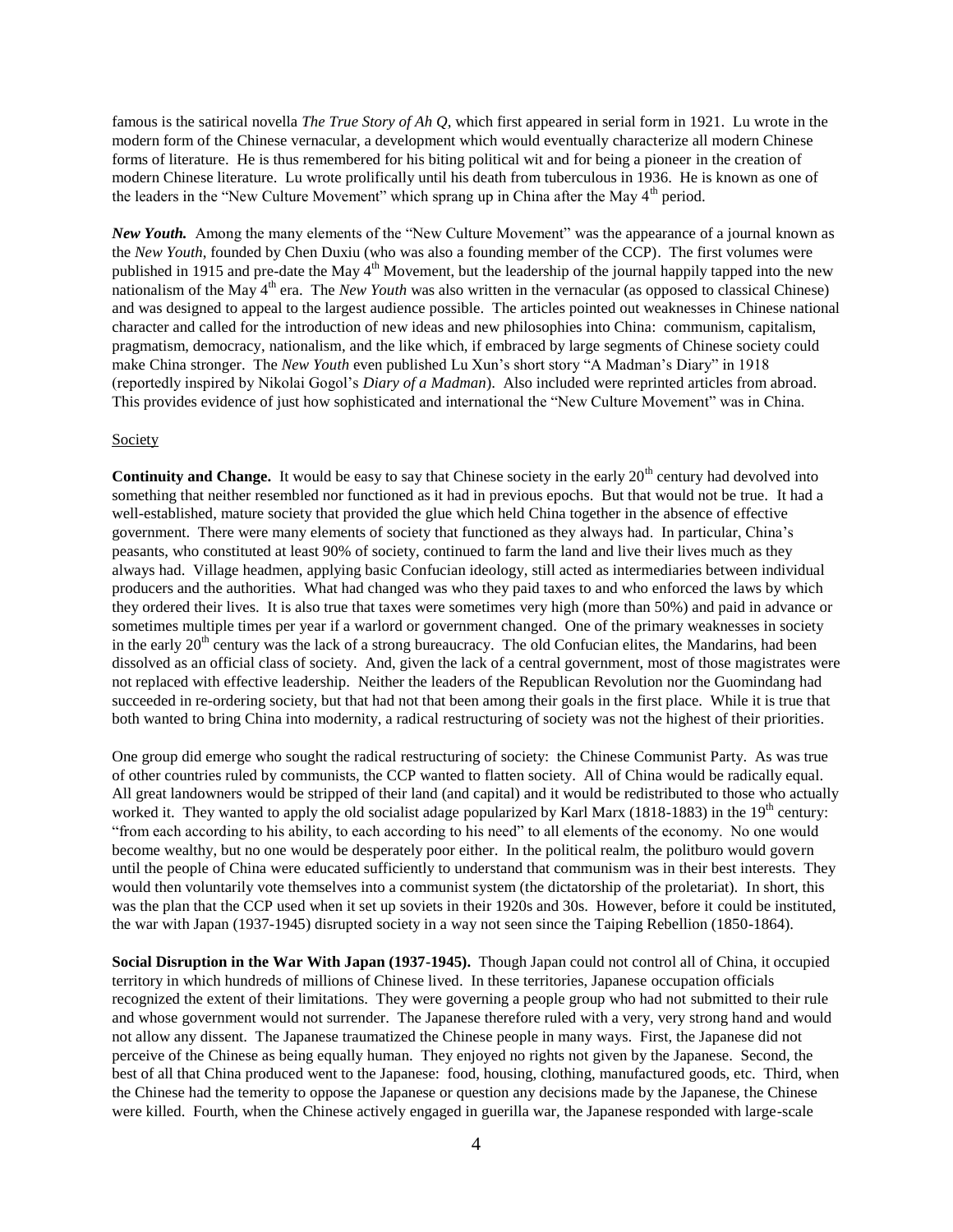slaughter. Individuals, villages, and whole cities survived (or didn't) based on whim and chance. Society, as might be expected, was terrorized and moved into a protective, survival mode. From 1937 until the defeat of the Japanese in 1945, China's losses reached approximately 20 million. It should come as no surprise that many elements of Chinese society still express hatred for the Japanese.

## Economy

**Agriculture.** The Chinese system of agriculture had suffered from decades of neglect by the turn of the  $20<sup>th</sup>$  century. Essential infrastructure had not been maintained. Irrigation systems and flood control, in particular, were in serious disrepair. Many Chinese peasants were just getting by season to season. Any small disruption in the annual cycle yielded hardship and hunger. The threat of famine was persistent for the peasantry. China could often not feed itself. During the warlord era (the late teens and much of the 20s), there was no law and order and taxes were extracted at a high rate and at arbitrary times. During the decade of Guomindang rule, conditions moderated in some areas and some advances in agriculture were possible. But in other areas there was famine. During the war with Japan, death and destruction seemed ever present in the occupied territories. Nonetheless, it would be accurate to say that there were real advances in agriculture in China in some areas. In particular, a number of schools opened with the express purpose of teaching new techniques and of applying new technology. Some, such as China Agricultural University (founded in 1905), Nanjing Agricultural University (founded in 1914) and Anhui Agricultural University (founded in 1928), became quite influential and promoted advances in wet-rice agriculture, animal husbandry and dry-land farming. Indeed, these institutions survived the ravages of civil war, foreign invasion and the Cultural Revolution—and still exist today. Nonetheless, China didn't become reliably selfsufficient in agriculture until after the Cultural Revolution.

**Commerce:** If a nation is to have a fully functioning, integrated economy, certain conditions must exist. There must be a strong, effective government capable of creating and environment of predictability. The government must have a monopoly on violence and the extraction of revenue. There must be a common currency, access to capital and relative peace and calm in the realm. Finally, the population must be willing to accept these conditions. These things were not in evidence for most of the first half of the  $20<sup>th</sup>$  century in China. In the warlord era, China was divided into areas controlled by local or regional strongmen. Trade between the various areas, although possible, was problematic. Nonetheless, the macro-economic zones which had characterized the Qing Era (1644-1912) and which had emerged organically during the long period of peace began to fragment in the early  $20<sup>th</sup>$  century. It became difficult to transport goods between regional areas because of problems with the transportation infrastructure and because the space between warlord-held territories often teemed bandits and rebels. And since there was no national currency, an economy based on a barter system emerged. This placed serious restrictions on the flow of capital. In short, it was possible to buy and sell goods within small, micro-economic zones—in the big cities and the like. But a national economy did not exist until the Guomindang sought to create one in the late 1920s and early 1930s. And, of course, even this ceased to exist during the war with Japan. It is also safe to say that there was extremely limited large-scale industrial development outside of the major population centers and very little domestic capital one could draw upon if one wanted to open a factory or to develop a manufacturing concern. Cottage industries were widespread, and of course, foreigners operated industrial concerns in the concession areas. When the civil war between the CCP and Guomindang ended in 1949, the CCP surveyed an economic landscape scarred by decades of war, destruction and neglect. The economic road ahead would be long, difficult and bumpy. Tens of millions of Chinese would die of starvation, malnutrition and other privations before the economy would begin to supply the goods and services needed by the population.

# **Readings**

Harold Tanner, *China: A History, Volume 2. From the Great Qing Empire through the People's Republic of China (1644-2009),* (Hackett Publishing, 2010), pp. 111-192.

David Strand, *Rickshaw Beijing: City People and Politics in the 1920s*, (University of California Press, 1989).

Vera Schwarcz, *The Chinese Enlightenment: Intellectuals and the Legacy of the May 4th Movement of 1919*, (Center for Chinese Studies, UC Berkeley, 1990).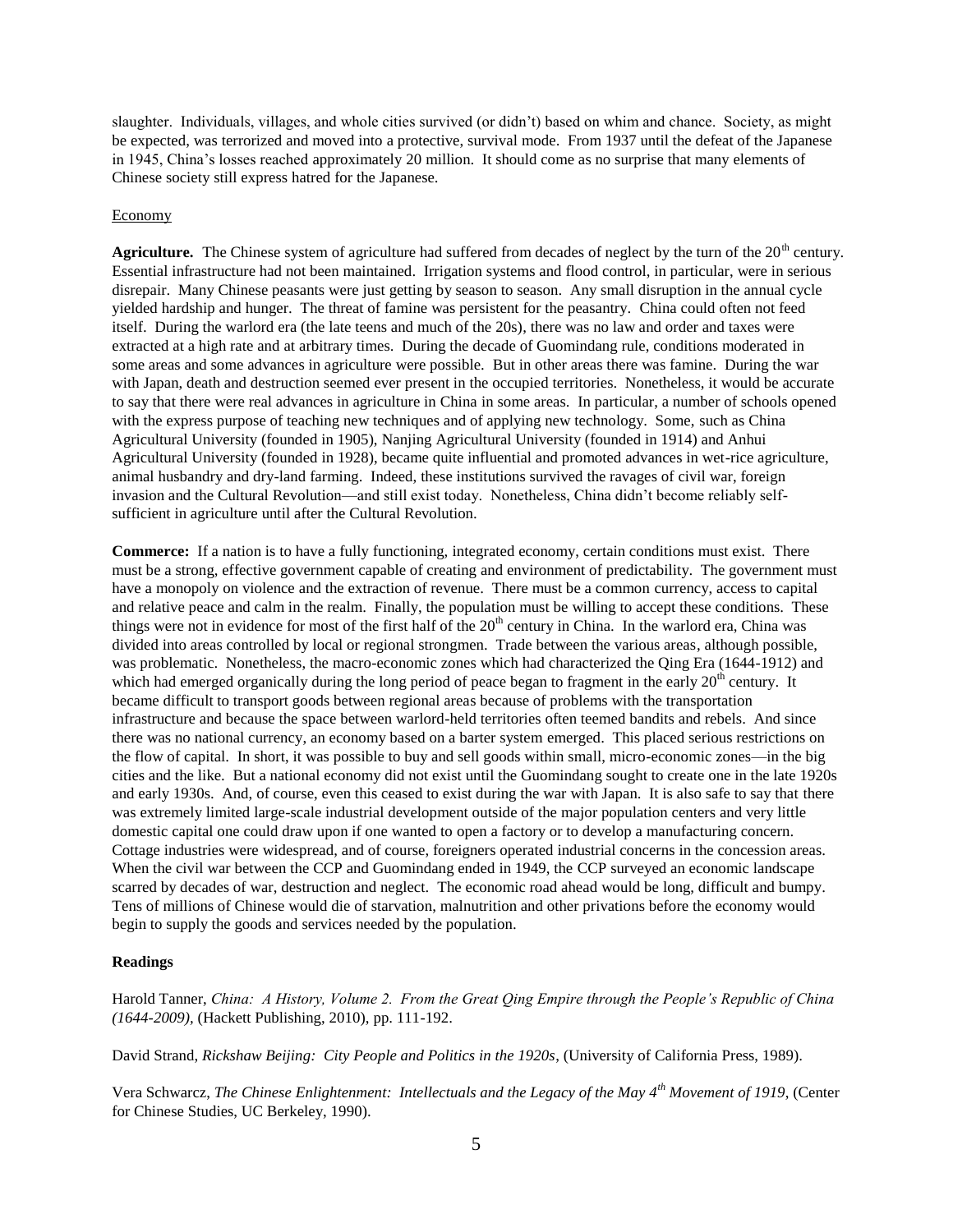Jay Taylor, *The Generalissimo: Chiang Kai-Shek and the Struggle for Modern China*, (Belknap Press, 2011).

Arif Dirlik, *The Origins of Chinese Communism*, (Oxford University Press, 1989).

## **Questions for Discussion**

1) What were the elements that brought about the final collapse of the Qing Dynasty? Was the collapse inevitable? Could there have been a constitutional monarchy in China? What would have to have happened in order for there to have been a constitutional monarchy? Do you think a constitutional monarchy would have made a difference for the Chinese people in the chaotic years and decades that followed 1912?

2) Both the Guomindang and the Chinese Communist Party consider themselves to be the spiritual inheritors of the May  $4<sup>th</sup>$  Movement. Which group do you think has a more valid claim on its legacy? Why does it matter that the May  $4<sup>th</sup>$  Movement is considered so important by both groups? What did the May  $4<sup>th</sup>$  Movement accomplish that changed China?

3) In 1948 and 1949, the CCP won the civil war. The speed and severity of the Guomindang collapse is instructive. What was the central weakness or problem with the Guomindang that caused the people of China to abandon them and embrace the CCP? Can the problem best be understood in the context of what was wrong with the Guomindang or what was right with the CCP? Was it a combination of both? Or was the CCP just in the right place at the right time?

4) What dominant ideology won out in the first half of the  $20<sup>th</sup>$  century? (aside from communism) There was another, even stronger, more durable ideology/philosophy that allowed for the rise of the Guomindang, motivated the Chinese to stand and fight the Japanese and ultimately acted as a support mechanism for the CCP? Finally, what is more important—actions or ideals? Are they equally important—or do they simply fulfill different functions? How did they interact with each other in the struggle to rebuild Chinese polity in the early  $20<sup>th</sup>$  century?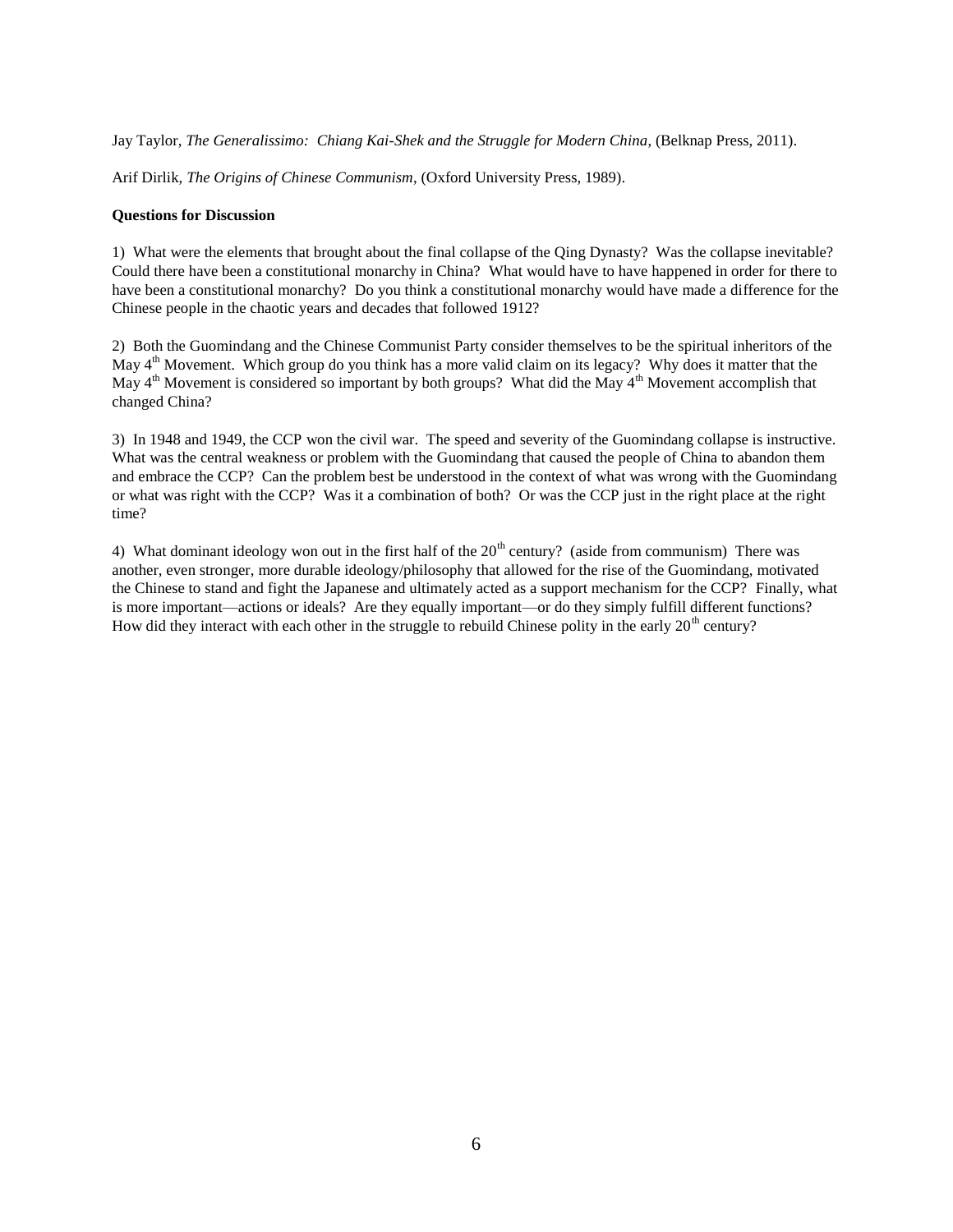#### **Texts**

1) Quote from Lu Xun, from *Selected Stories,* in the public domain.

I felt that if a man's proposals met with approval, it should encourage him; if they met with opposition, it should make him fight back; but the real tragedy for him was to lift up his voice among the living and meet with no response neither approval nor opposition just as if he were left helpless in a boundless desert.

2) Quote by Mao Zedong on Lu Xun, from William A. Lyell, trans., *Diary of a Madman*, (University of Hawaii Press, 1990), pg. xxx.

Lu Xun was a man of unyielding integrity free from all sycophancy or obsequiousness; this quality is invaluable among colonial and semi-colonial peoples. Representing the great majority of the nation, Lu Xun breached and stormed the enemy citadel; on the cultural front, he was the bravest and most correct, the finest, the most loyal and most ardent national hero, a hero without parallel in our history.

3) Excerpt from a speech entitled "Essentials of the New Life Movement delivered by Chiang Kai-shek in 1934. Found in *Education about Asia,* [http://afe.easia.columbia.edu/ps/cup/chiang\\_kaishek\\_new\\_life.pdf](http://afe.easia.columbia.edu/ps/cup/chiang_kaishek_new_life.pdf)

The New Life Movement aims at the promotion of a regular life guided by the four virtues, namely *li* [ritual/decorum], *yi* [rightness or duty], *lian* [integrity or honesty], and *chi* [sense of shame]. Those virtues must be applied to ordinary life in the matter of food, clothing, shelter, and action. The four virtues are the essential principles for the promotion of morality. They form the rules for dealing with men and human affairs, for cultivating oneself, and for adjustment to one's surroundings. Whoever violates these rules is bound to fail, and a nation that neglects them will not survive. … By the observance of these virtues, it is hope that the rudeness and vulgarity will be got rid of and that the life of our people will conform to the standard of art. … By the observance of these virtues, it is hoped that beggary and robbery will be eliminated and that the life of our people will be productive. The poverty of China is primarily caused by the fact that there are too many consumers and too few producers. Those who consume without producing usually live as parasites or as robbers. They behave thus because they are ignorant of the four virtues. … By observance of these virtues, it is hoped that social disorder and individual weakness will be remedied and that people will become more military-minded. If a country cannot defend itself, it has every chance of losing its existence. … Therefore out people must have military training. As a preliminary, we must acquire the habits of orderliness, cleanliness, simplicity, frugality, promptness, and exactness. We must preserve order, emphasize organization , responsibility and discipline, and be ready to die for the country at any moment.

4) Excerpt from a speech delivered by Chiang Kai-shek in January 1939. Found *Education about Asia,* http://afe.easia.columbia.edu/ps/china/chiang\_kaishek\_natl\_identity.pdf

…We are now fighting the war [against the Japanese] for our own national existence and for freedom to follow the course of national revolution laid down for us in the Three Principles of the People. …

…You [high-level Guomindang officials] should instruct our people to take lessons from the annals of the Song and Ming dynasties. The fall of these two dynasties [to the Mongols and the Manchus] was not cause by outside enemies with a superior force, but by a dispirited and cowardly minority within the governing class and society of the time. Today the morale of our people is excellent. …

…Our resistance is a united effort of government and people. … Concord between government and people is the first essential to victory. …

…The hearts of our people are absolutely united. …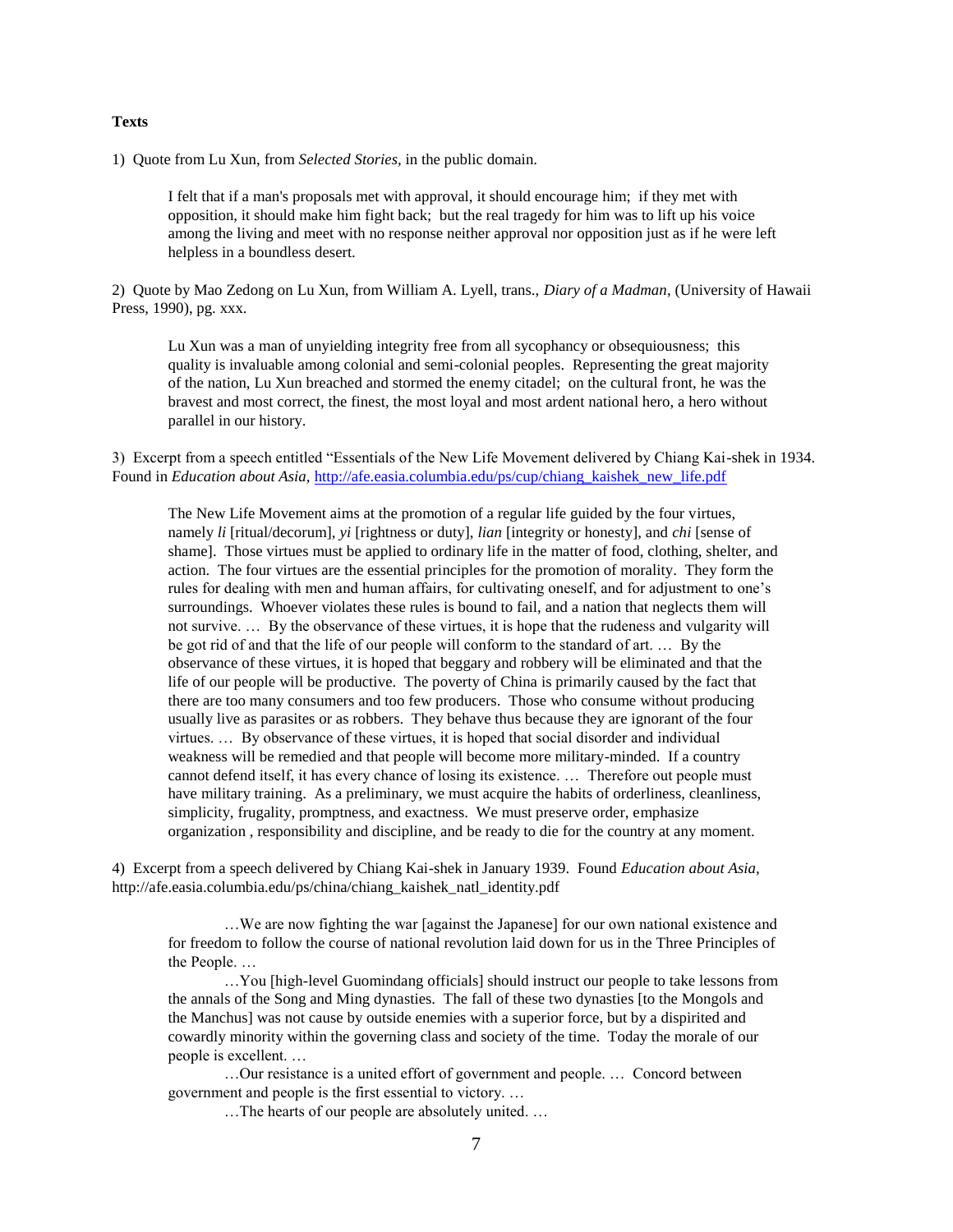5) From the *Selected Readings of Mao Zedong*, Foreign Press Club, 1971. Report on the Investigation of the Peasant Movement in Hunan, March 1927. Found in *Education About Asia,* http://afe.easia.columbia.edu/ps/china/mao\_peasant.pdf

During my recent visit to Hunan I made a first-hand investigation of conditions in the five counties of Hsiantan, Hsianghsiang, Henshan, Liling and Changsha. In the thirty-two days from January 4 to February 5, I called together fact-finding conferences in villages and county towns, which were attended by experienced peasants and by comrades working in the peasant movement, and I listened attentively to their reports and collected a great deal of material. Many of the hows and whys of the peasant movement were the exact opposite of what the gentry in Hankow and Changsha are saying. I saw and heard of many strange things of which I had hitherto been unaware. I believe the same is true of any other places, too. All talk directed against the peasant movement must be speedily set right. All the wrong measures taken by the revolutionary authorities concerning the peasant movement must be speedily changed. Only thus can the future of the revolution be benefited. For the present upsurge of the peasant movement is a colossal event. In a very short time, in China's central, southern and northern provinces, several hundred million peasants will rise like a mighty storm, like a hurricane, a force so swift and violent than no power, however, great will be able to hold it back. They will smash all the trammels that bind them and rush forward along the road to liberation. They will sweep all the imperialists, warlords, corrupt officials, local tyrants and evil gentry into their graves. Every revolutionary party and every revolutionary comrade will be put to the test, to the accepted or rejected as they decide. There are three alternatives. To march at their head and lead them. To trail behind them, gesticulating and criticizing. Or to stand in their way and oppose them. Every Chinese is free to choose, but events will force you to make the choice quickly.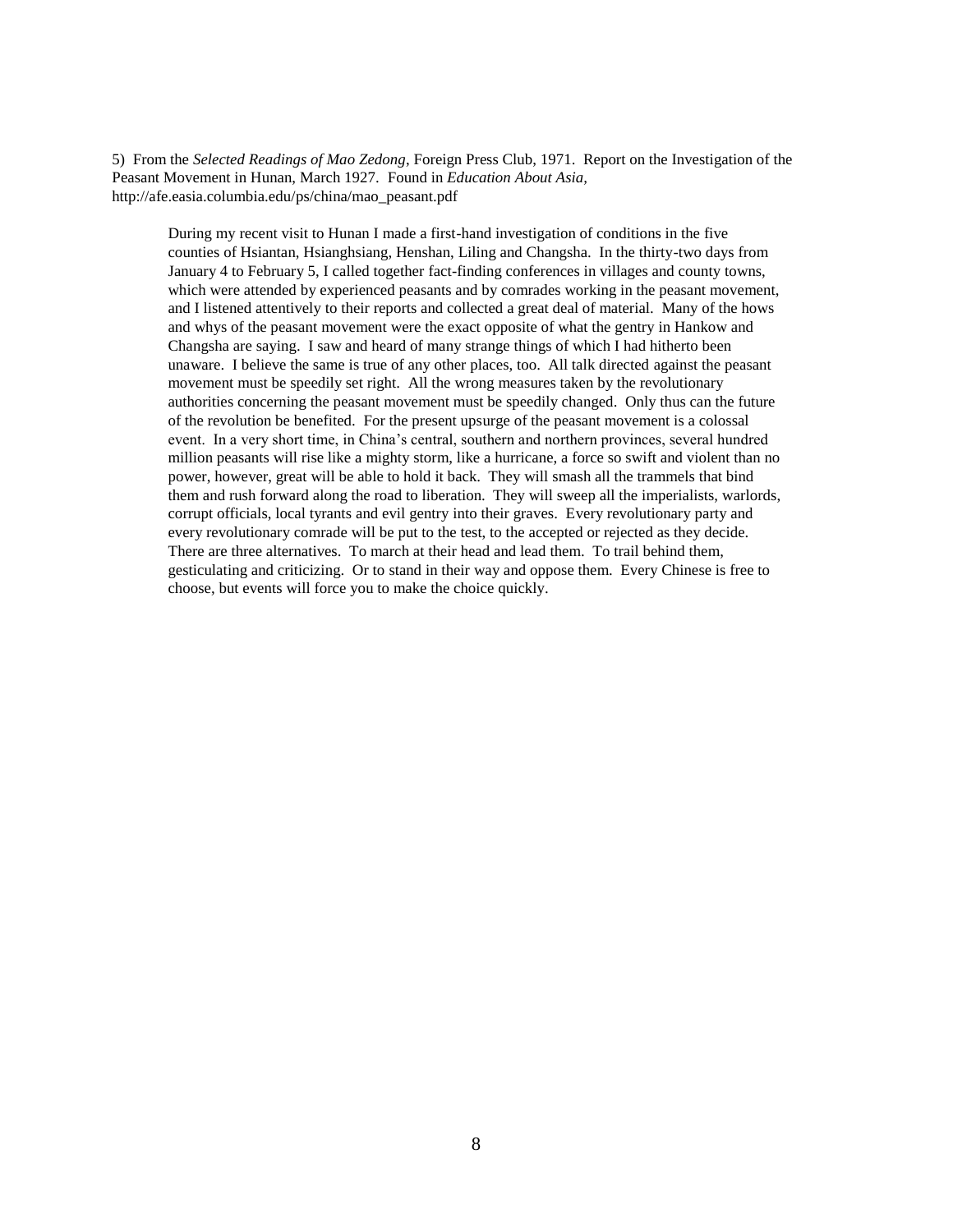## **Part II : China from 1949 to the Present**

**Overview** When Mao Zedong (1893-1976) and the Chinese Communist Party (CCP) surveyed the landscape of China in the aftermath of the war with Japan (1937-1945) and the civil war with the Guomindang (1945-1949), they beheld a country where famine, homelessness, malnutrition, inequity, corruption and turmoil reigned. China was a country shattered by war and political chaos, where death had been a constant companion. All the Chinese had was hope because there were very few material goods available, little industry, virtually no real economic capital, a worn-out infrastructure and scant access to healthcare or education. If there was to be a future where the Chinese would benefit from a stable, competent government and a modern, industrial economy, they would have to build it from the ground up. And this became a possibility because the people of China had just supported the establishment of a communist government, the leaders of which promised to support not just industrialization and modernity, but the creation of a utopian society which would banish forever the threat of famine, malnutrition and other privations. No one would get rich, but no one would suffer from extreme poverty either. The world's largest experiment in social engineering had begun. The state, as articulated by Karl Marx (1818-1883) and interpreted by Mao Zedong, would vanquish all foes if only the people of China supported government initiatives whole-heartedly and worked harder than they had ever worked before. It was a new beginning where economic development could be realized and social and political liberation could be achieved. Unfortunately, however, most of the goals were never achieved.

## Events

**The Establishment of the People's Republic.** The People's Republic of China was proclaimed in October of 1949. Major fighting had ended in the previous months with the rout of Guomindang troops in the eastern provinces. In many areas, Guomindang troops, when abandoned by their leaders, simply laid down their weapons and surrendered to the CCP's People's Liberation Army. However, in the more inaccessible areas of China, the pacification process continued into the 1950s. Nonetheless, peace was at hand in China for the first time since 1937 and a strong, central government exercised power over the entire country for the first time since well before the final collapse of the Qing Dynasty in 1912. Meanwhile, the remnant of the Guomindang fled to Taiwan, where they were not very welcome and where they had to struggle to set up their own government. From Taiwan, Chiang Kai-shek (1887-1975) vowed publicly for decades to re-take China from the CCP. This was a threat that the CCP took seriously, but which never materialized.

**The Korean War.** In the aftermath of WWII, the Korean peninsula (which had been occupied by the Japanese since 1910) was partitioned between the Soviet-occupied north and the US-occupied south. Kim Il-Sung (1912- 1994) had emerged to become the communist leader of the north in 1948 and, though more than a puppet, was very responsive to Moscow. In 1949, as the civil war in China was winding down, Kim traveled to Moscow to ask Joseph Stalin (1878-1953) who was leader of the Soviet Union, for permission and support for the forceful unification of the two Koreas. Kim believed that the North Koreans would be warmly welcomed in the south and that the conflict would be short and relatively bloodless. Stalin then gave his consent. Within a few short weeks of the surprise invasion in June of 1950, it appeared that the south would be conquered. However, Kim and Stalin misapprehended the extent of the response from the United States. United States President Harry Truman (1884- 1972) convinced the United Nations to intervene in the conflict and by early November 1950, most of North Korea was under the control of US and UN-affiliated troops. (It is worth noting that the Soviets had boycotted, for other reasons, the talks at the UN Security Council which led to the intervention in Korean. There has been no Soviet/Russian boycott since.) However, the CCP became very concerned about UN troop movements near the Yalu River, the boundary between Manchuria and North Korea. Douglas McArthur (1880-1964), commanding general of UN forces, did not heed Chinese warnings about this and provoked a Chinese invasion in November of 1950. After an additional two years of fighting, neither side was able to defeat the other and a stalemate ensued. When an armistice was signed in 1953, perhaps 300,000 Chinese soldiers had been killed. China therefore had to wait until 1953 before beginning the rebuilding project in earnest.

**Chinese Border Conflicts.** Though it was not possible for China to reestablish the Sino-centered foreign policy of the Qing Dynasty (1644-1912) where all nations both near and far were subservient to the Celestial Empire, the new Chinese leadership was much more assertive in foreign policy than had been the case at any time since the 18<sup>th</sup> century. This was made clear immediately with the Chinese intervention in the Korean War. In other border areas, the Chinese wished to make a statement to their neighbors that they were a force with which to be reckoned. First,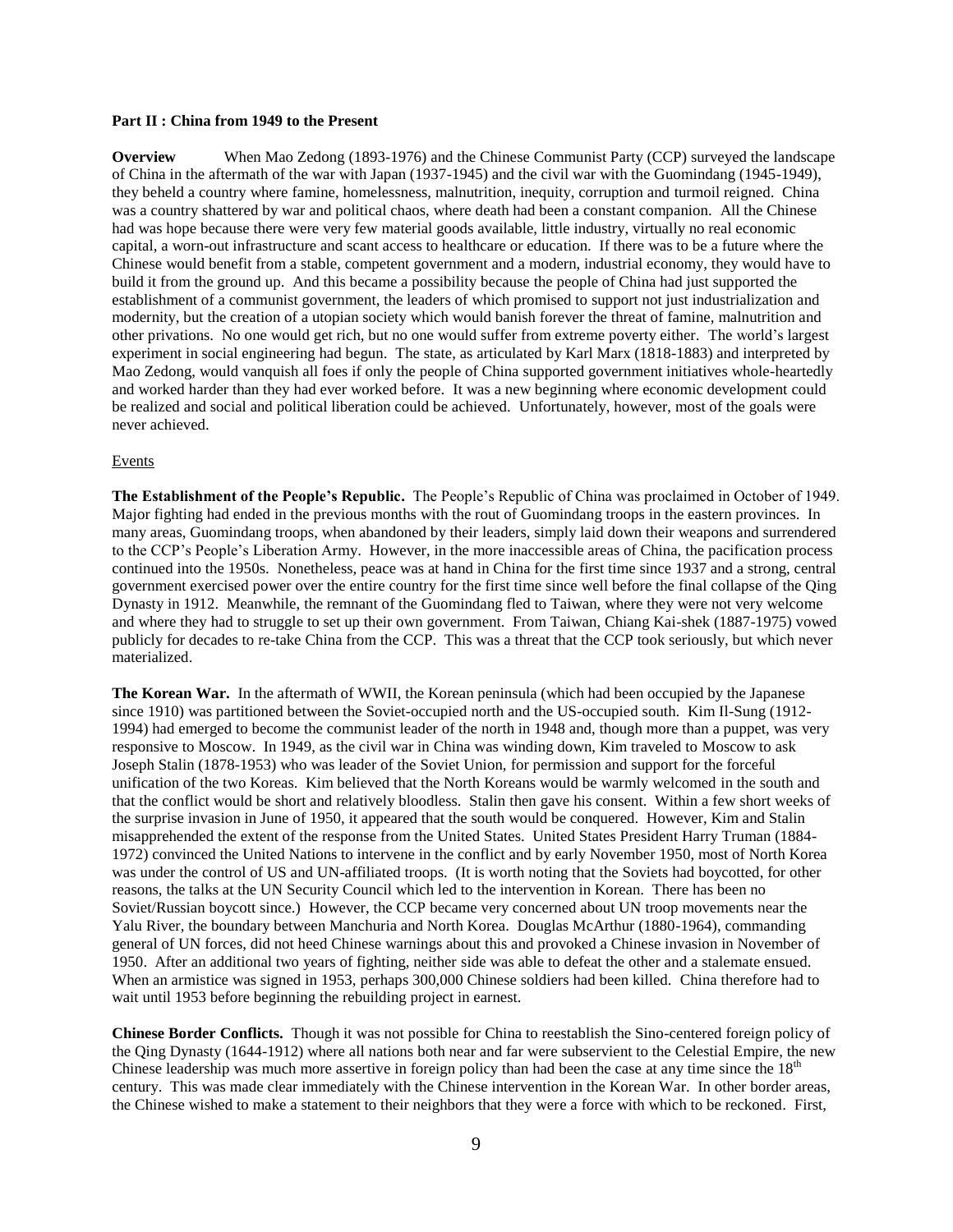the Chinese fought a successful war with the newly independent India in 1962 over the disputed areas of the northern Kashmir border, territory which also bordered Tibet. Second, the Chinese clashed with the Soviet Union after the death of Joseph Stalin in several border skirmishes, particularly on the western border. Relations with Soviet Russia remained strained until the late 1980s. The third conflict was with the Vietnamese in 1979. The reasons for this conflict are still not well known, although it was apparently conducted by the Chinese in an effort to support their allies, the Khmer Rouge, in Cambodia. The Chinese invaded Vietnam with a force of 200,000 troops and pushed well into the country. The Vietnamese fought using both guerilla tactics and conventional tactics. When the Chinese felt that they had taught a lesson to the Vietnamese, they withdrew. But the Chinese gained nothing and lost approximately 10,000 soldiers.

## Government

**The Communist System.** Beginning in 1949, the CCP determined to completely reshape the government of China. All vestiges of Guomindang rule were abandoned. At the very highest levels, there were to be three top positions: Chairman of the Central Committee of the CCP (political control), President of the People's Republic (civilian control) and Chairman of the Central Military Commission (military control). From 1945 through 1975 Mao Zedong was known simply as Chairman Mao—the supreme leader, since he was so powerful that he didn't need the titles of Premier or Commander of the People's Liberation Army. Since the death of Mao, Chinese leaders who occupy all three offices control all elements of the government and have come to be known as "paramount" leaders. Authority was and is distributed through and by the Party to all other levels of government. For example, the Central Committee named governors of each province, who then named his/her lieutenants in the party on down to the local level. In time, much of the structure of Party bureaucracy remained in place as leaders at the top levels were promoted, purged, retired or died.

**The Party.** The Chinese Communist Party itself convenes as a large group every five years at meetings known as the National Party Congress. In theory, all major decisions are made at these meetings. In reality, however, all decisions are made in advance and the National Party Congress votes to affirm them. The PRC has been and is still governed by a small group of people, an oligarchy working behind mostly behind the scenes. Since 1949, there have only been a few great leaders of China: Mao Zedong (r. 1949-1976)— the supreme leader, paramount leaders Deng Xiaoping (r. 1978-1989), Jiang Zemin (r. 1993-2003), Hu Jintao (r. 2003-2013) and Xi Jinping (r. 2013 present). Recently, political succession at the top levels has become more stable and predictable. But the process remains opaque. Political purges and infighting rarely spill over into the public domain, although power struggles continue unabated behind the scenes.

In a communist system, the Party controls all elements of government, society, economy and culture. This includes the military as well. In theory, nothing happens in the country that the Party is not aware of and controls. Everything from central economic planning, to what crops are planted in what area, to what books are allowed to be printed, to what drama will be allowed to be performed on stage are decided by the authorities. For the ambitious, the only route to success had been through the Party, although that has been changing. For example, until quite recently, only Party members were allowed to attend college. Today there are approximately 88 million members of the CCP. The members of the Party enjoy all the rights of citizenship, including the limited franchise. Chinese who are not members of the Party do not.

**The Cultural Revolution.** In the years following the catastrophe of the second 5-year economic plan (Great Leap Forward, 1958-1962), the Central Committee decided to investigate what went wrong with agriculture and industry in China. It was determined that Mao's policies could not have led to the mass starvation of 20 million Chinese. Furthermore, it was determined that the peasantry also could not have been responsible. Therefore, blame fell on the Party itself which was responsible for implementing Mao's policies. What followed was a political and social purge the likes of which has never been seen anywhere in the world in the modern era. In the early days of the investigation, anyone associated with the Great Leap failures was sent down to the rural areas to be purified by manual labor with the peasantry. Some of these re-education sentences were very harsh and were to last ten or even twenty years. They were effective death sentences for many. Over the course of several years, groups emerged among university students who were dedicated to proving their ideological purity. They would seek out those in society who were not, members of the party or not. They would then be publically humiliated. These groups, who over time expanded from the ranks of students to include all segments of society, became known as Red Guard Units. Conditions nationwide began to degenerate in the late 1960s and it became impossible to tell who was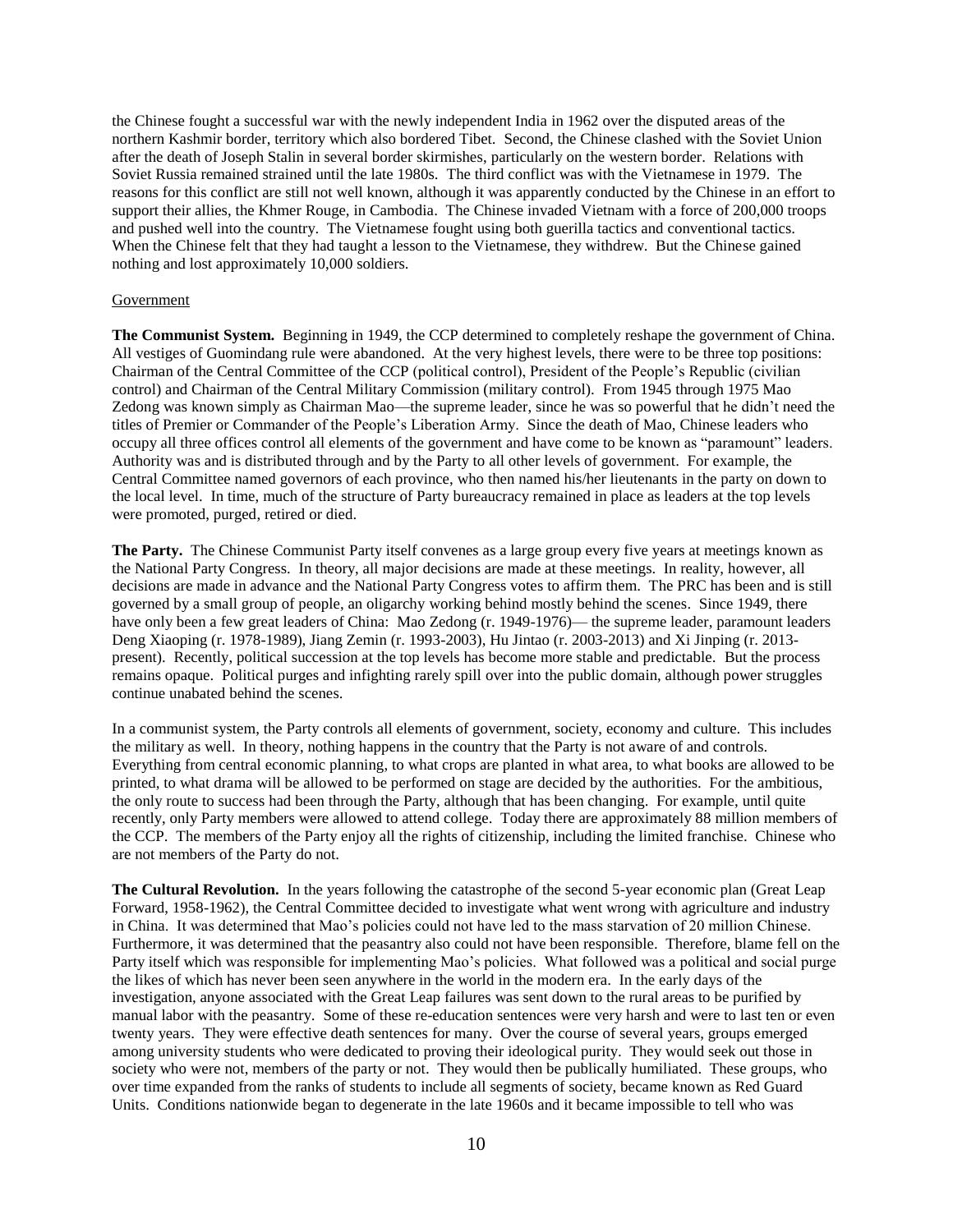ideologically pure and who was not. Eventually, society ceased to function effectively. Workers were so busy demonstrating their love for Mao and communist purity that they didn't go to work. Doctors, teachers, engineers, even peasants—all were swept up in the fervor. This amounted to a sort of mass hysteria which lasted for the better part of a decade. Tens of millions took part. Many Chinese were brutalized and killed in the violence and chaos. Finally, in the early 1970s, Mao called a halt to the worst of the excesses of the Cultural Revolution. But the damage was done to society, to the economy and to the culture. It is still rarely spoken of because the blame for it can be laid directly at the feet of Chairman Mao.

## **Culture**

**Socialist Realism.** The fine arts, preforming arts and visual arts were all under the control of the CCP in the years following 1949, as were all human endeavors. For the CCP, the arts provided yet another venue to educate the population on the true socialist path. In the visual arts, Chinese painters, printers and lithographers produced images depicting the ideal communist worker. Most often these images included a very healthy, happy man or woman (or a crowd) engaged in some form of heroic socialist activity: farming, heavy industrial work, large-scale marches, etc. There are few examples of landscapes, portraits or idle workers in evidence. Many, if not most, had an image of Mao Zedong as the benevolent father pointing the way to a brighter future. In virtually all images, the dominant color is red and a communist slogan provides the context. After the death of Mao, artists working in the visual arts were allowed to produce images that were not just to be used to promote communism. Today, there is a thriving visual arts community that produces just about anything they wish, as long as they don't explicitly or implicitly criticize the state.

**The Written Word.** The written word was understood by the communists to be one of the most dangerous but effective tools one can use to shape and mold society. It is not a surprise that in the literary arts in the years following 1949, all writing was strictly controlled by the state. The function of literature was to promote and glorify the communist system, to "serve the people and promote socialism," according to Mao. Most, if not all, of the literature produced during the revolutionary period is of little intrinsic value and there are very few authors who are remembered as being visionaries. One of the few is Hao Ran (1932-2008), who produced such works as the *Golden Road* (1972) and *Sunny Days* (1977). Hao first and foremost served the state and was even the literary editor of the CCP journal entitled *Red Flag*. It is worth noting, however, that though the literary arts have in the post Mao-era been liberalized to a considerable degree, there is still no freedom of the press and no freedom to write and publish whatever one wishes. The Chinese authorities carefully scrutinize and monitor all written works. Books are still often banned and their authors fined, jailed or worse if there is any criticism of the state detected. This extends to any treatment of China's founding fathers such as Mao Zedong or Zhou Enlai. Therefore, one can write poetry, works of fiction, and even non-fiction as long one does not engage in social or political criticism. One of the most influential novelists in contemporary China is Mo Yan (1955-present), who was awarded the Nobel Prize in 2012. Mo's selection is not without controversy because he has been willing to work within state systems. Indeed, he was vice president of the Chinese Writers Association, an organization recognized and sponsored by the Chinese government. Mo is known for his works *Red Sorghum Clan* (1986) and *The Republic of Wine* (1992).

**The Internet.** In addition to the traditional literary arts in which one uses paper and pen, the written word is also carefully controlled in the virtual world. China today seeks to carefully monitor and control all interaction on the internet. Bloggers in particular are targeted for what they write and face punishment in varying degrees. According to a CNN report from October 17, 2013, the Chinese government employs more than two million people whose sole responsibility is to police the internet for writing that has not been approved by the state. Web sites are regularly blocked on the mainland and there is no free flow of information within the country or from outside the country. This is a monumental task, but one to which the Chinese government is very committed. It is expected that the Chinese government will continue to increase their budget for monitoring the internet in the coming years. The written word remains an extremely dangerous thing for the CCP and the Chinese government is keen to control what topics are permissible in the public realm.

#### Society

**Social Engineering.** In the years following the 1949 communist revolution, the ruling party sought to completely level society. There was to be radical equality, true liberation and no class distinctions. In a country where the government had allowed for the stratification of society during the Qing period (1644-1912), this was truly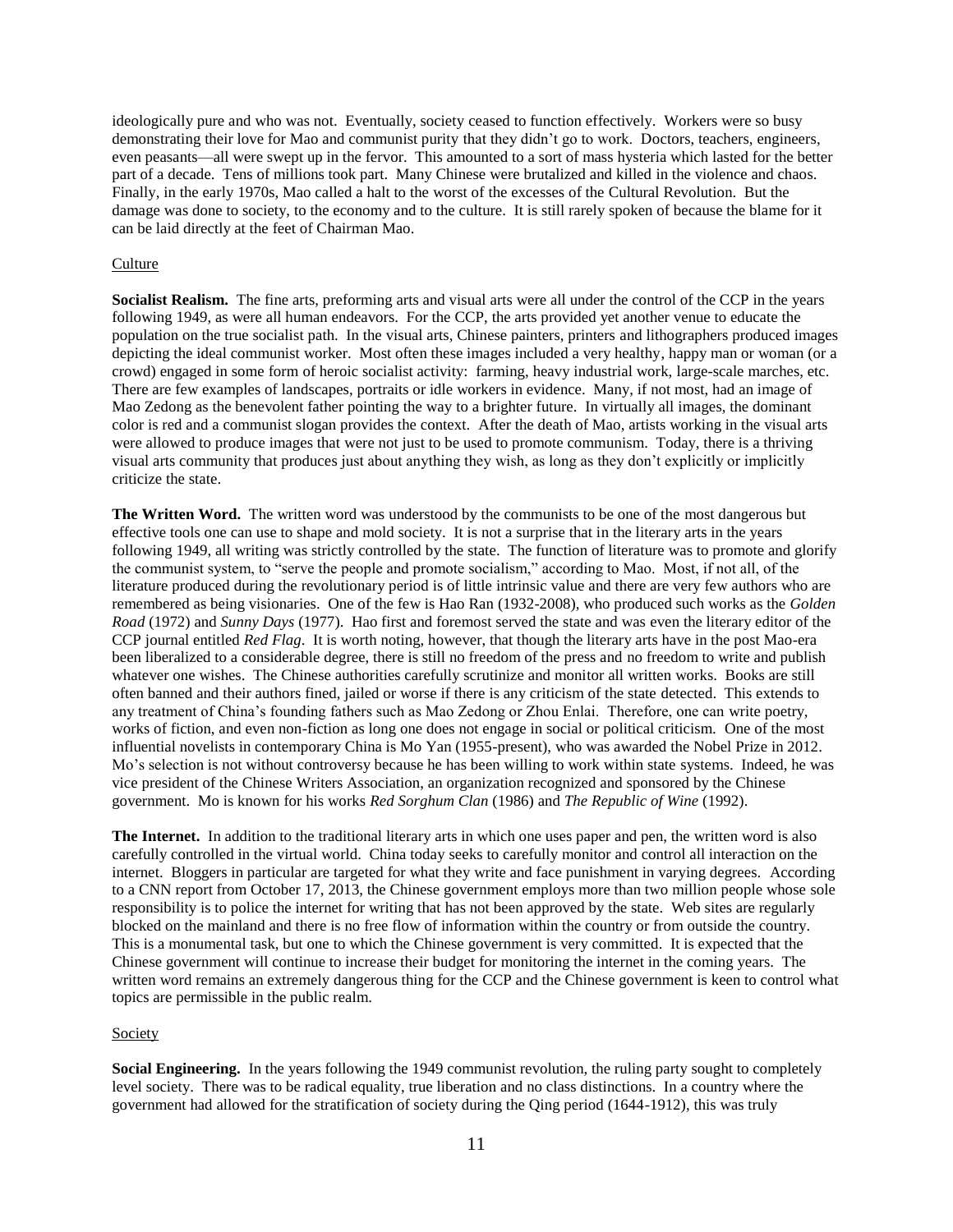revolutionary. All large landowners were stripped of their lands and capital and sent to reeducation camps if they were lucky and executed if not. Their land was then used to create agricultural communes where the people who had actually been working the land were given responsibility to work the land for the state. All known supporters of capitalism, bankers, financiers, industrialists (to the extent there were any) had their factories nationalized and their wealth seized. All members, supporters, known associates and family members of the Guomindang party were given a notation in their records that they had a suspect background. Many were sent to reeducation camps. They were then blocked from becoming a member of the CCP or from rising to any position of leadership in society. In the early years, even their children were not allowed access to education on the university level. This black mark followed them through their entirety of their lives. A new social hierarchy emerged, one which valued ideological purity and membership in the CCP above all else. The CCP governed society, the economy, the military, the state and everything else of value.

**The Peasants.** Mao sought to glorify the rural peasantry in Chinese society. His version of Marxism substituted the agricultural worker for the industrial worker. This was a subtle, but extremely important, shift in communist ideology because most Chinese were still engaged in agricultural pursuits—and there was very little industry. It was therefore difficult for the Chinese industrial worker to, as Marx wrote, become "alienated from the means of production." Instead, the government during the revolutionary era sought to elevate the lowly peasant to the equal of all in society. Their way of life, which was characterized by the CCP as exemplifying hard work, frugality, responsibility and rectitude appealed to the politburo. Mao wanted all of society to emulate the best qualities of China's peasants.

Mao Zedong died in 1976 and, after a short period of transition, was succeeded by Deng Xiaoping (1904-1997). Deng is remembered most for liberalizing the Chinese economy and for allowing for limited capitalism in the economy. However, when China began on its path to capitalism, the government also moved away from relying on the rural peasant for social and economic inspiration. Today, China has a large and thriving middle class and a very large number of industrialists and super-wealthy. There are also tens of millions of poor, homeless and marginalized. Though the communists are still in power, they have abandoned most of their economic ideology and, through that, the attempt to bring radical equality to all members of society.

**One child policy.** China's current population is approximately 1.4 billion. It is the most populous nation, by far, in the world. The only nation that comes anywhere close is India, which has a population of approximately 1 billion. China's leaders struggled for decades after the revolution to make the nation nutritionally self-sufficient. But that didn't happen in most years. More alarmingly, it became clear to the Chinese central economic planners in the early 1970s that the population would continue to rise to the point that famine and malnutrition would be an ever-present specter. The push to bring more and more land under cultivation would lead to environmental degradation and ultimately, the collapse of the social and political order. Therefore, the government instituted its draconian "one child" policy in 1979—which limited all women to bearing one child only. While the policy was in place, one had to acquire permission from the authorities to procreate. Children born without permission were often denied full social benefits including healthcare and education. As expected, this policy was extremely unpopular in China and created a number of other social problems up to an including infanticide if the baby showed any signs of abnormality, infant abandonment if the child was female (and not a male who would carry on the family name), forced abortions and sterilizations. But the policy did yield results and the population of China is expected to begin declining sometime around 2045. Therefore, some of the most intolerable elements of the law were relaxed in 2013. However, Chinese society has been forever changed as a result of this policy. Having a large family had been a marker of one's wealth until 1979. Now, smaller families are not just encouraged by the government but have become the social norm.

#### Economy

**The Great Leap Forward.** In 1958, Mao had grown frustrated with China's efforts at rapid industrialization. He wanted faster, exponential grown. The CCP then adopted an extremely ambitious plan known as the Great Leap Forward. In this 5-year plan, the Chinese were to create heavy industry on a massive scale. They were to do this by applying all of China's considerable revolutionary energy to the task. It would become the sacred duty of all Chinese to implement the plan. China's leadership hoped to catch up with the Soviet Union by 1962 in the production of the most important element of industrialization: steel. Factories were to be built wherever possible. Raw materials were to be provided on a massive scale by the state to factories. And workers were removed from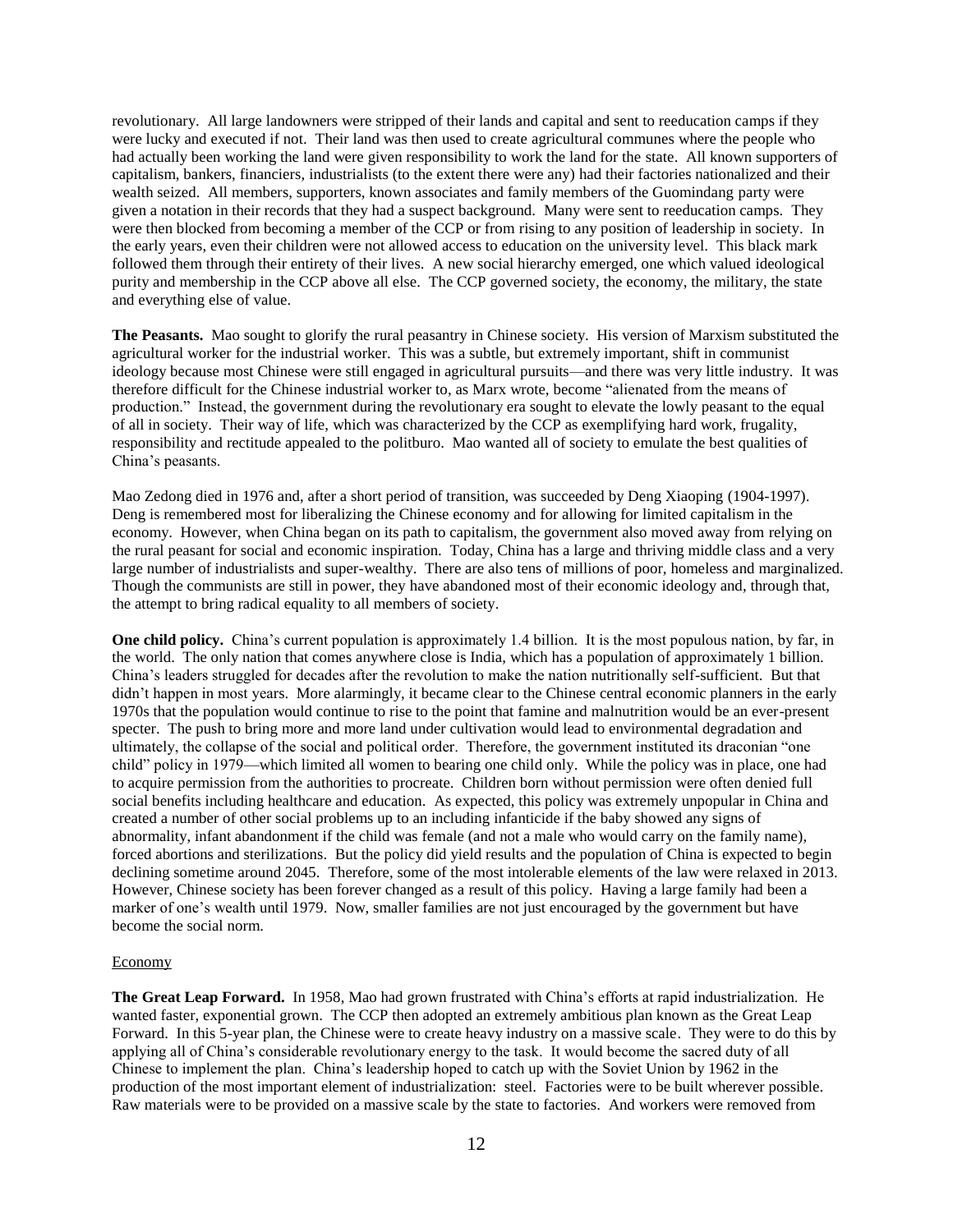agricultural production and put to work in the steel mills. Where it was not possible to build a factory, hard-core workers still felt it was their duty to produce steel. This led to bizarre efforts up to and including back-yard cauldrons being employed in the production of severely sub-standard and unsafe steel. Much of the steel produced during this period was worthless. But they met their quota. In addition, the Great Leap Forward also required society to be completely communized. Communal kitchens were provided for workers and families, and child care was provided. In theory, this freed women, retired workers, older children and all members of society to also engage in productive labor for the state. Many went out into the fields to farm or did jobs not suited to their capabilities. As might be expected, shortages in agriculture began to appear. But the government had moved emergency granary supplies to areas not affected by the lack of food. Serious hunger and malnutrition began to be felt as early as 1959. Soon thereafter, there was a famine unlike anything seen in China for a century. In the famines associated with the Great Leap Forward, approximately 20 million people starved. Mao's attempt at social and economic engineering had proved a catastrophic failure.

The Cultural Revolution that emerged in the aftermath of the Great Leap Forward drove China into a persistent state of economic and social chaos. For more than a decade, until the early 1970s, China engaged in radical, often violent, political revolution. Meanwhile, its economy suffered greatly and many economic reforms were reversed. When Mao died in 1976, China had not emerged as an industrial power, nor was it able to feed itself. Mao's promised utopian society had proven to be illusory.

**Economic Liberalization.** When Deng Xiaoping (1904-1997) emerged to be the paramount leader of China in 1978, he took stock of the economic situation and was not particularly pleased to see that most of Mao's attempts at social and economic engineering had not produced the desired effects. China, though an increasingly industrialized nation, was still considered to have a "developing" economy. There were pockets of extreme poverty in China and shortages of most consumer goods. The economic element of communism seemed to have failed. In response, Deng liberalized the economy and set about creating the conditions which allowed for the privatization of some of China's state-run industries. It also freed some workers (who had previously all worked for the state) to decide for themselves what sort of job they wished to do. Of course, this could only happen following the regulations of the communist state, which meant that workers could not just move anywhere to take any sort of job without permission. This would change later and Chinese laborers moving (sometimes illegally) to the cities produced an excess labor force willing to work in industry for extremely small sums. The government also strictly controlled the flow of capital in and out of the country, limiting the development of the industrial and financial sectors in the early 1980s. Nonetheless, when allowed some freedom, Chinese entrepreneurs and budding industrialists demonstrated that they could compete with any company worldwide. As the business environment in China improved, foreign companies began to use Chinese industrial capacity to produce goods for their home markets. It was cheaper for many western companies to build a factory in China, pay well-educated and highly motivated Chinese workers a pittance to do a job and ship goods home than it was to produce the same items at home. Of course, Chinese industry was also producing for the domestic market as well and successful domestic companies soon far outnumbered foreign concerns. The economy grew at a remarkable rate. For more than four decades, China has enjoyed many years of double-digit growth rates. Today, it is the second largest economy in the world and is projected to become the world's largest within two decades.

**Economic Slow-Down.** It should be noted that no economy can sustain double-digit growth forever. Indeed, there are hints in the Chinese economy that a serious slow-down has arrived. The Chinese economy is still growing, but at a slower pace. There now appear to be fewer Chinese workers who are willing to work for a pittance than before. That, coupled with higher transportation and production costs, is causing many foreign companies to rethink the "offshoring" of industry to China. Though not entirely mature, perhaps the best way to describe the current Chinese economy is that it is no longer "developing"—at least in the cities. Pockets of extreme poverty in the rural areas of China remain. This is not the communist economy envisioned by Mao Zedong in 1949. Indeed, it is the opposite. Deng's economic vision for China has proven successful. However, communism in the political realm remains firmly entrenched and has not been much affected by economic development. The CCP still carefully controls politics in China much as it did in 1949.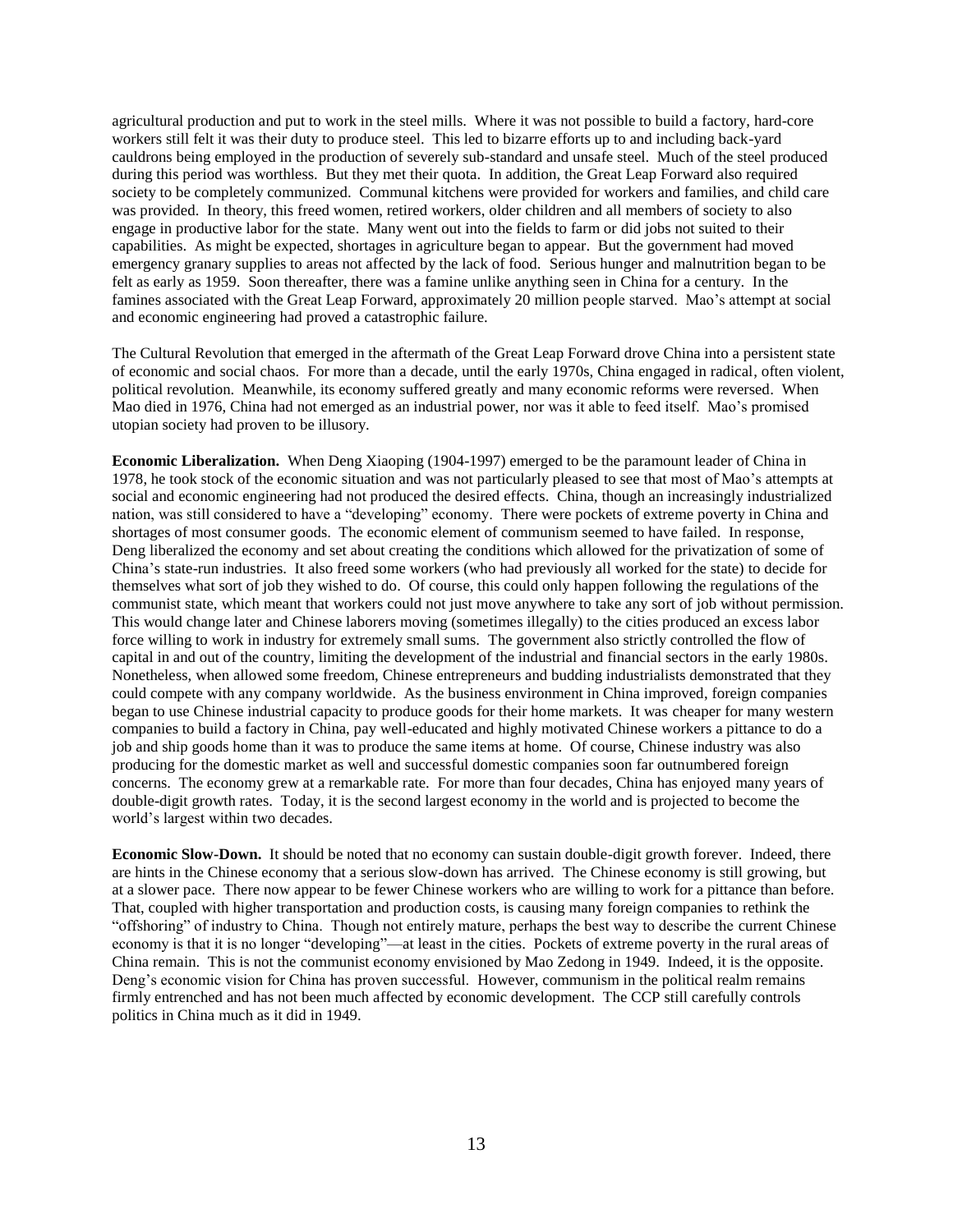# **Readings**

Harold Tanner, *China: A History, Volume 2. From the Great Qing Empire through the People's Republic of China (1644-2009),* (Hackett Publishing, 2010), pp. 194-276.

Jonathan Spence, *Mao Zedong: A Life*, (Penguin Books, 2006).

Frank Dikötter, *Mao's Great Famine: The History of China's Most Devastating Catastrophe, 1958-1962*, (Walker Publishing, 2010).

Andrew G. Walder, *Fractured Rebellion: The Beijing Red Guard Movement*, (Harvard University Press, 2012).

Ezra Vogel, *Deng Xiaoping and the Transformation of China*, (Belknap Press, 2011).

## **Questions for Discussion**

1) In 1948 and 1949, the Guomindang military was quickly and resoundingly defeated by the People's Liberation Army. What caused this turn of events? Was there a problem with the Guomindang (government or military) or did the CCP offer such promise that the people of China, when faced with a choice, simply preferred the CCP?--or is the answer somewhere in between, a little of both—or something else altogether? In other words, why did the people of China appear to side with Mao and the CCP? Do you think that they regretted their decision?

2) The Korean War is little known and poorly understood in the English-speaking world. However, by any measure, it was a major conflict with millions of casualties that dragged on for three years. What about it has allowed it to be mostly forgotten, even while many combat veterans still live? China's role in the war is also similarly forgotten. What were the motivations behind China's intervention in the war? Did Mao and the CCP succeed in their goals with the war?

3) The Great Leap Forward was recognized as a catastrophe even during Mao's lifetime and is remembered publicly as being one of his few major mistakes. Historians study it and there is public discussion of it. However, some of Mao's other major mistakes, such as the Cultural Revolution, are generally off limits for study. Why do you think that the CCP allows there to be public memory of one and not the other? What about the Cultural Revolution makes it mostly off limits for study and discussion? When might it become acceptable for historians and scholars to carefully consider? How would conditions have to change before there can be a frank and open public discussion of the Cultural Revolution?

4) Contemporary China has become an economic powerhouse and is now the world's second largest economy. Deng Xiaoping's dream of a wealthy nation is becoming a reality. But this was not Mao's dream. He wanted to see a utopian society where there was no class distinction. Which of these dreams is most noble? Why do you think one worked when the other did not. Is economic liberalization sustainable in the absence of commensurate liberalization of politics? Can authoritarian forms of political communism persist alongside economic capitalism? If so, for how long? Why do you think that the CCP has allowed this cognitive dissonance to last as long as it has?

#### **Texts**

1) Quotes from Mao Zedong (1893-1976), *Little Red Book,* in the public domain. [first three] and from a speech delivered on July 1, 1949 [fourth quotation], found at http://afe.easia.columbia.edu/ps/cup/mao\_zedong\_leaning.pdf

- 1) A revolution is not a dinner party, or writing an essay, or painting a picture, or doing embroidery; it cannot be so refined, so leisurely and gentle, so temperate, kind, courteous, restrained and magnanimous. A revolution is an insurrection, an act of violence by which one class overthrows another.
- 2) War, this monster of mutual slaughter among men, will be finally eliminated by the progress of human society, and in the not too distant future too. But there is only one way to eliminate it and that is to oppose war with war, to oppose counter-revolutionary war with revolutionary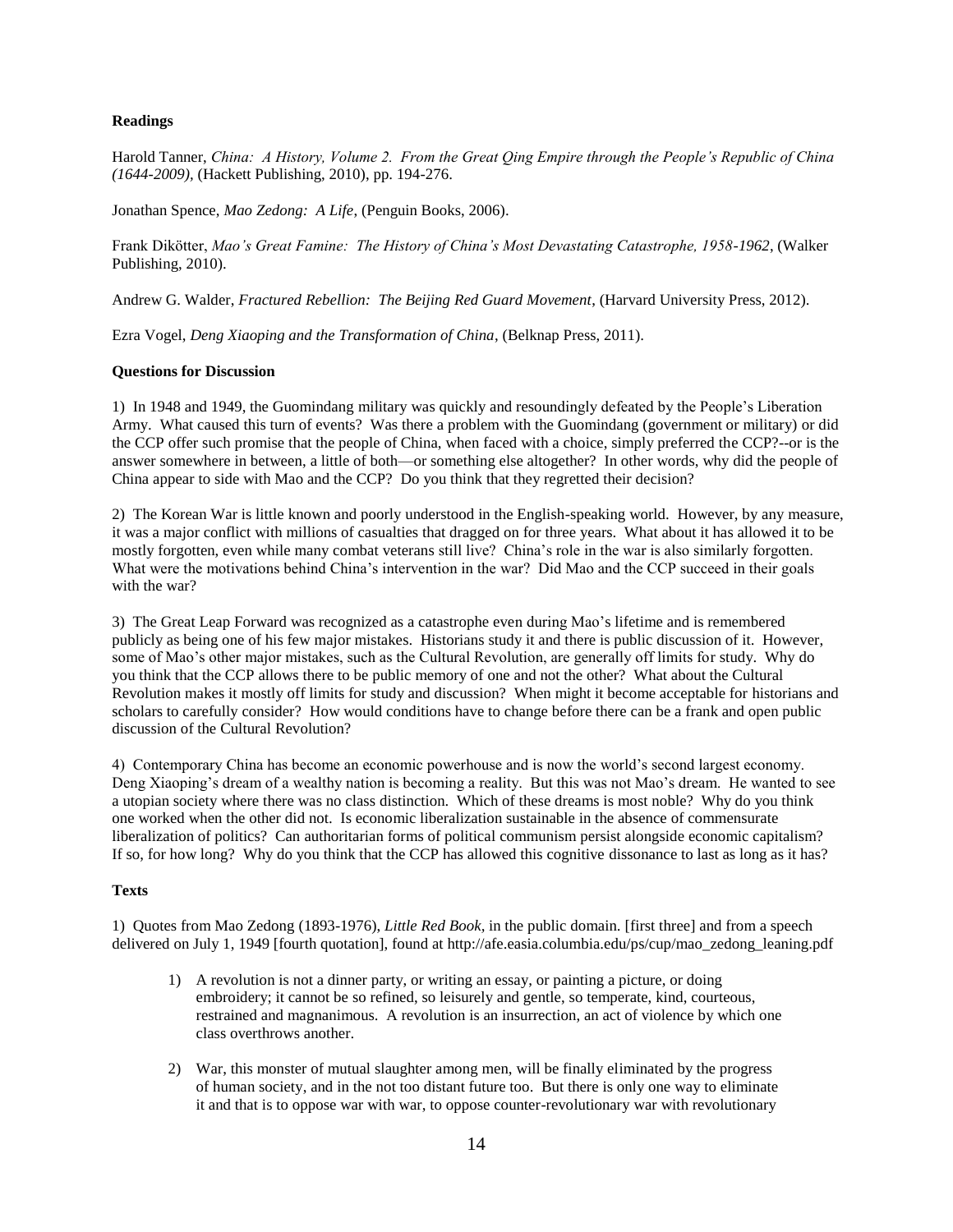war, to oppose national counter-revolutionary war with national revolutionary war, and to oppose counter-revolutionary class war with revolutionary class war. … When human society advances to the point where classes and states are eliminated, there will be no more wars, counter-revolutionary or revolutionary, unjust or just; that will be the era of perpetual peace for mankind. Our study of the laws of revolutionary war springs from the desire to eliminate all wars; herein lies the distinction between us Communists and all the exploiting classes.

- 3) Chiang Kai-shek always tried to wrest every ounce of power and every ounce of gain from the people. And we? Our policy is to give him tit for tat and to fight for every inch of land. We act after his fashion. He always tried to impose war on the people, one sword in his left hand and another in his right. We take up swords, too, following his example. … As Chiang Kaishek is now sharpening his swords, we must sharpen ours too.
- 4) "You are leaning to one side." Exactly. The forty years' experience of Sun Yat-sen and the twenty eight years' experience of the Communist Party have taught us to lean to one side, and we are firmly convinced that in order to win victory and consolidate it we must lean to one side of socialism. Sitting on the fence will not do, no is there a third road. … "Victory is possible even without international help." This is a mistaken idea. In the epoch in which imperialism exists, it is impossible for a genuine people's revolution to win victory in any country without various forms of help from the international revolutionary forces, and even if victory were won, it could not be consolidated. This was the case with the victory and consolidation of the Great October Revolution as Stalin told us long ago. This was also the case with the overthrow of the three imperialists powers in WWII and the establishment of the people's democracies. And this is also the case with the present and the future of People's China.

2) Dialogue used by interrogators in the Cultural Revolution, found in Lee Hong-yung, *The Politics of the Chinese Cultural Revolution: A Case Study* (University of California Press, 1978), pp. 292-293.

Disclosure is better than no disclosure Early disclosure is better than late disclosure Thorough disclosure is better than reserved disclosure. If one sincerely discloses his whole criminal story and admits his crimes to the people humbly, he will be treated leniently and given a way for safe conduct, and his case will not affect his family.

# 3) Guidelines for the Great Proletarian Cultural Revolution, 1966. Found at

# [http://afe.easia.columbia.edu/ps/cup/sixteen\\_points.pdf](http://afe.easia.columbia.edu/ps/cup/sixteen_points.pdf)

Although the bourgeoisie has been overthrown, it is still trying to use the old ideas, old culture, and customs, and habits of the exploiting classes to corrupt the masses, capture their minds, and endeavor to stage a comeback. The proletariat must do just the opposite: it must meet head-on every challenge of the bourgeoisie in the ideological field and use the new ideas, culture, customs and habits of the proletariat to change the mental outlook of the whole society. At present out objective is to struggle against and crush those persons in authority who are taking the capitalist road, to criticize and repudiate the reactionary bourgeois academic "authorities" and the ideology of the bourgeoisie and all the other exploiting classes and transform education, literature, and art and all other parts of the superstructure that do not correspond to the socialist economic base, so as the facilitate the consolidation and development of the socialist system.

The masses of the workers, peasants, soldiers, revolutionary intellectuals, and revolutionary cadres form the main force in the Great Cultural Revolution. Large numbers of revolutionary young people, previously unknown, have become courageous and daring pathbreakers. …

4) Quotes from Deng Xiaoping (1904-1997) from speeches delivered in 1979, [first] found at [http://afe.easia.columbia.edu/ps/cup/deng\\_xiaoping\\_uphold\\_principles.pdf](http://afe.easia.columbia.edu/ps/cup/deng_xiaoping_uphold_principles.pdf) and second, third and fourth, from a 1992 speech, found in the public domain.